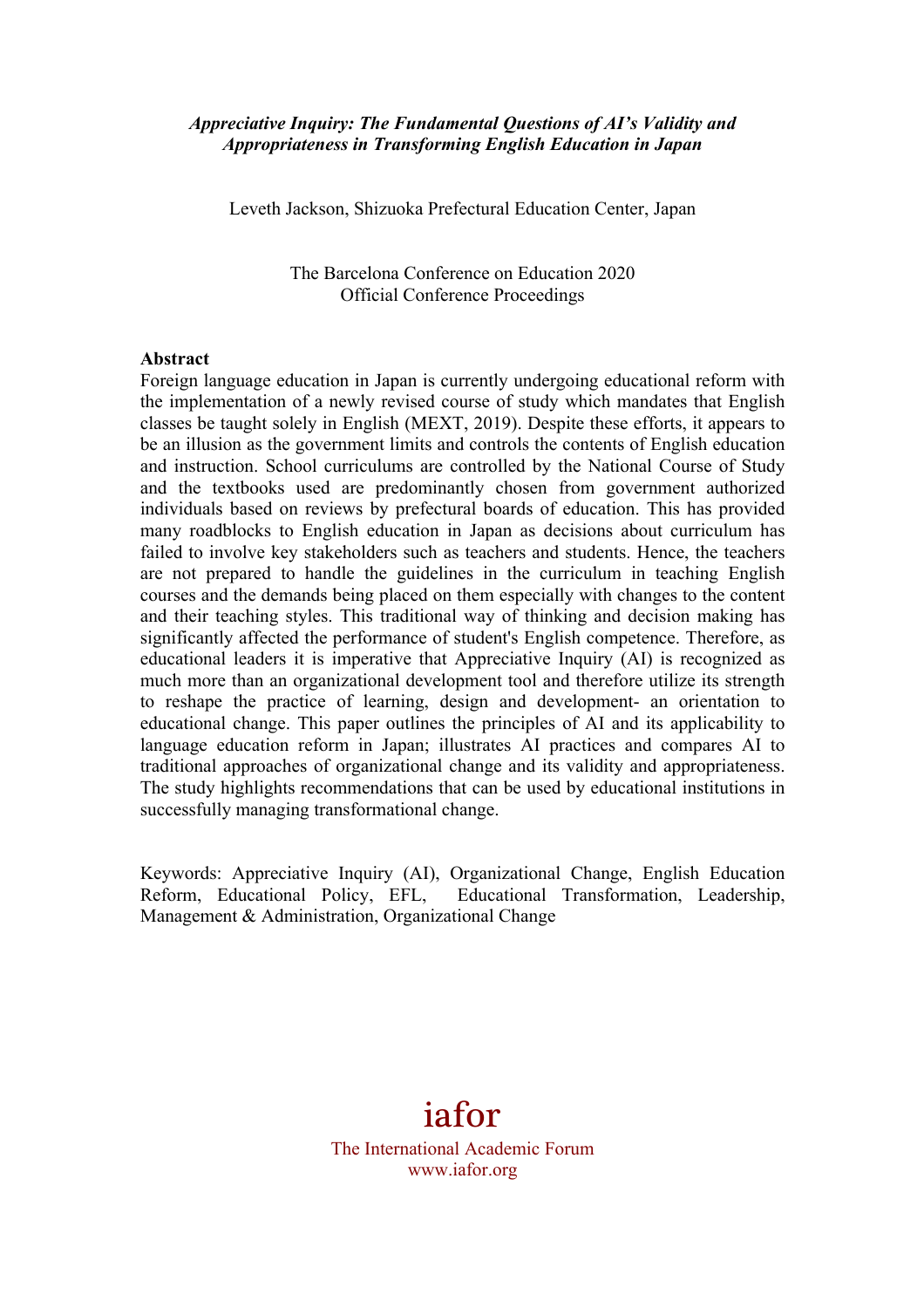### **Introduction**

Great emphasis has been placed on English study in Japan, both in the public-school system and through the enthusiastic use of thousands of private English training centers. Nonetheless levels of English among adults are below the world average. This is particularly striking when compared to the astoundingly high quality of achievement in math, which is consistently demonstrated in international tests. An over-emphasis on rote learning, relatively low levels of exposure to foreigners in everyday life, and teacher-student norms which impede conversation practice all contribute to the problem (English First Report, 2017)

In the past six years, Japanese adults have not improved their English. If anything, their skills have declined slightly. During the same period, other Asian countries, most notably Indonesia and Vietnam, have made enormous progress. Despite being a far wealthier and more developed country, Japan is struggling to teach its students English for use in a competitive global economy. While all students now study English at some point during their education, English has only been taught in Japanese primary schools since 2011, and instructional methods at all levels rely on transcription to the Japanese alphabet, memorization, recitation, and, at higher levels, translation. Additionally, there is little emphasis on English as a tool for international communication. A series of education reforms has been implemented in an attempt to improve English proficiency, so far with no measurable impact on adult learners communicative skills.

The approaches to problem solving and organizational change affect the capacity to act strategically as leader managers. Our mindset and thought processes can affect how we drive organizational change. It is important that Appreciative Inquiry (AI ) is recognized as much more than an organizational development tool and therefore utilize its strength in research to transform organizations. As posited by Watkin & Mohr (2001) AI can be used to reshape the practice of organizational and educational learning, design and development; an orientation to organizational change. Understanding and applying appreciative inquiry can affect the influence and change process as managers and decision makers to approach organization problems with skills and perspectives that are informed by thought that address the context, complexity and significance of organizational situations.

## **Principles of Appreciative Inquiry**

Appreciative Inquiry according to Cooperrider and Whitney (2005) is the study of what "gives life," energy and vitality to organizations, teams and people when they are at their best. Appreciative Inquiry does not assume that any person or organization is always at its best. It does however posit, that both research and experience show, that people learn, and organizations change most readily when they focus on, study, and engage in dialogue about strengths, patterns of success and who they are at their best. Based on this purpose, the Appreciative Inquiry process engages large groups of people in dialogue and deliberations about their individual and collective strengths, their hopes and dreams for the future, as well as opportunities and plans for collaborative action.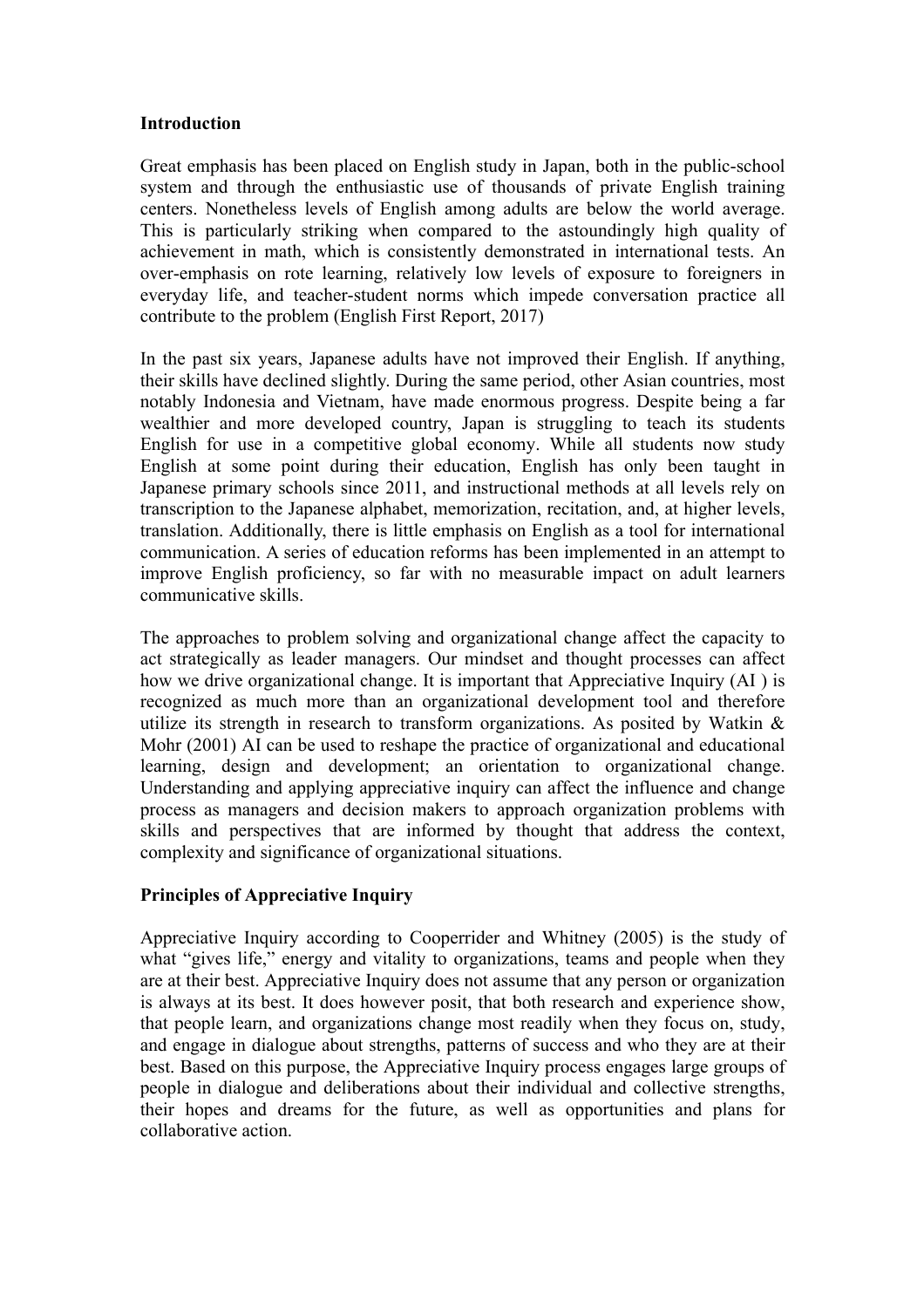In their book titled, *"Appreciative Inquiry: A Positive Revolution in Change"* Cooperrider &Whitney (2005) proposed "a new model of change leadership" (p.2) for organizational improvement. Appreciative inquiry demonstrates that within organizations nowadays, many leaders, professionals, and staff members focus on how to identify and solve problems, how to overcome their weaknesses and defects, and how to cover and polish their disadvantages. In this way, everyone is surrounded by a myriad of problems, difficulties, and weaknesses that give rise to a negative feeling of their organizational environment. Within such an organization, both leaders and staff members are passive and possess a low morale. However, appreciative inquiry calls for people to "approach the problem from the other side" In essence, problems are not to be ignored, but to be examined from a positive perspective, because appreciative inquiry "suggests the idea that collective strengths do more than perform- they transform" which in of itself is organizational improvement.

Appreciative Inquiry is a strengths-based approach to learning, change, planning and implementation. Using AI as a process to design a curriculum produces organizational learning opportunities and creates the conditions for a remarkable implementation. Applying AI to the capstone project involves the 4D cycle which includes: Discovery, Dream, Design and Destiny. Likewise, understanding and applying appreciative inquiry can affect the influence and change process as leader managers and decision makers to approach at the Board of Education with skills and perspectives that are informed by thought that address the context, complexity and significance of organizational situations.

AI can be used to redesign the practice of organizational learning, design and development- an orientation to change (Cooperrider &Whitney 2005). Through AI, curriculum transformation can occur as all stakeholders will be involved in 4D process hence they are involved in creating and implementing the transformation based on personal and collective strength.

## **4-D Process**

According to Cooperrider and Whitney (2005) the process generally follows the Appreciative Inquiry 4-D Process: Discovery, Dream, Design and Destiny.



Figure 1. Appreciative Inquiry "4 D" Cycle (Cooperrider &Whitney, 2005).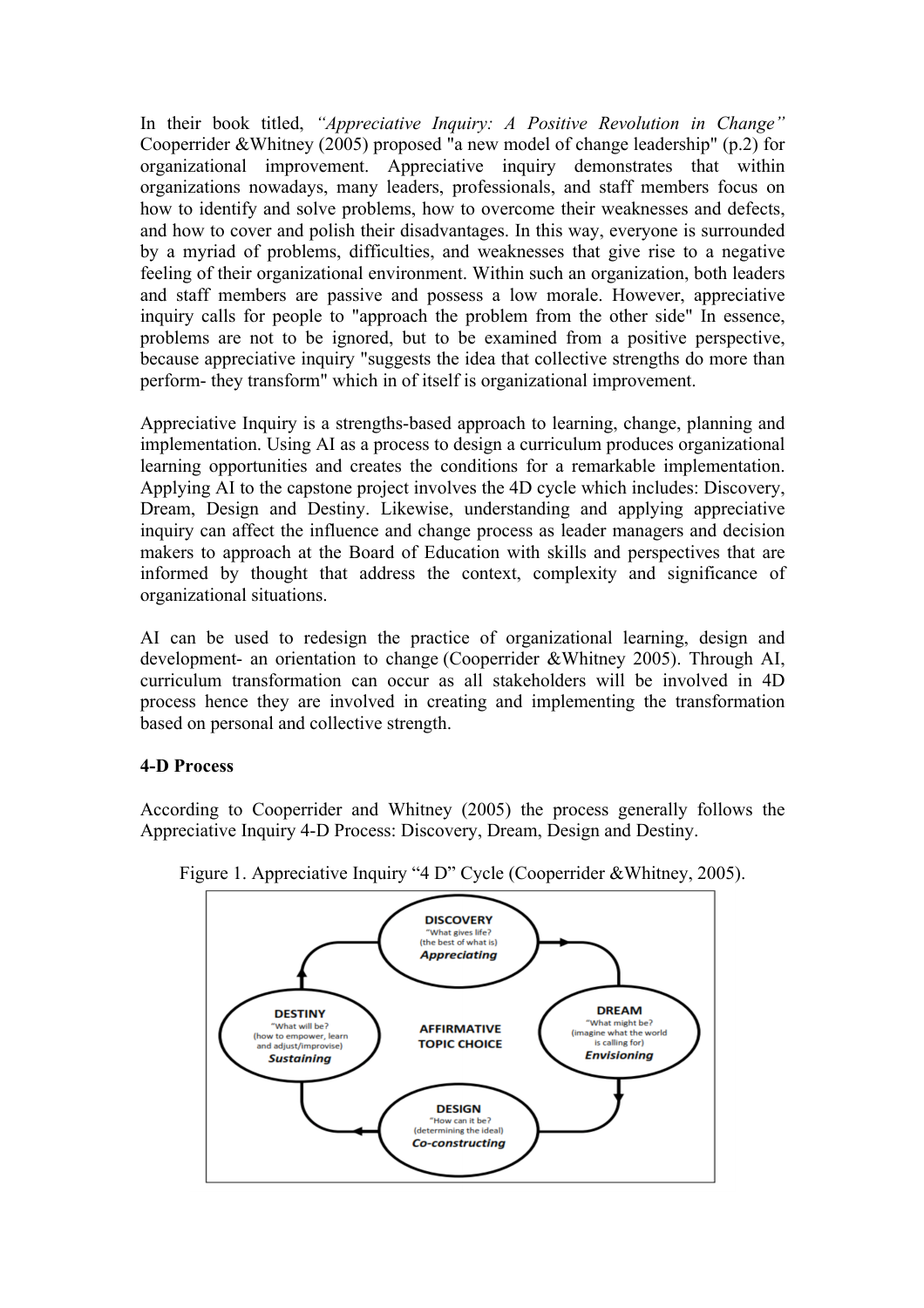The four key phrases of an AI process includes: **Discovery**

The first phase in the model it consists of participants interviewing each other and sharing stories about their peak experiences.

## **Dream**

Based on the information obtained from the interviews, employees envision themselves and their organization functioning at their best. Through various kinds of visualization and other creative exercises, participants think broadly and holistically about a desirable future.

## **Design**

Based on these dreams participants propose strategies, processes, and systems; make decisions; and develop collaborations that will create and support positive change. They develop provocative propositions or possibility and design statements that are concrete, detailed visions based on what was discovered about past successes.

## **Destiny**

In the Destiny phase, participants begin to implement both their overall visions of the Dream phase and the specific provocative propositions of the Design stage. This phase is ongoing as participants continue to implement changes, monitor their progress, and engage in new dialogue and Appreciative Inquiries. AI is so structured that it engages employees to identify and co-create an organization's future. Understanding and applying appreciative inquiry can affect the influence and change process as leader managers and decision makers to approach organization problems with skills and perspectives that are informed by thought that address the context, complexity and significance of organizational situations.

## **Open Ended Interview Questions that Address Organizational Improvement**

AI is so structured that it engages employees to identify and co-create an organization's future. Understanding and applying appreciative inquiry can affect the influence and change process as leader managers and decision makers to approach organization problems with skills and perspectives that are informed by thought that address the context, complexity and significance of organizational situations. According to Cooperrider & Whitney (2005) the AI interview process generally follows the Appreciative Inquiry 4-D Process. The discovery phase, which is the first phase in the model consists of participants interviewing each other and sharing stories about their peak experiences.

The AI interview questions are structured to address organizational issues and problems from a more constructive perspective by reframing problem statements into statements that focuses on strengths and successes. In formulating AI interview questions Vogt, Brown & Issacs (2003) believes that examining each question is crucial to the interview process. The researcher should therefore ask themselves:

Which questions assume a solution?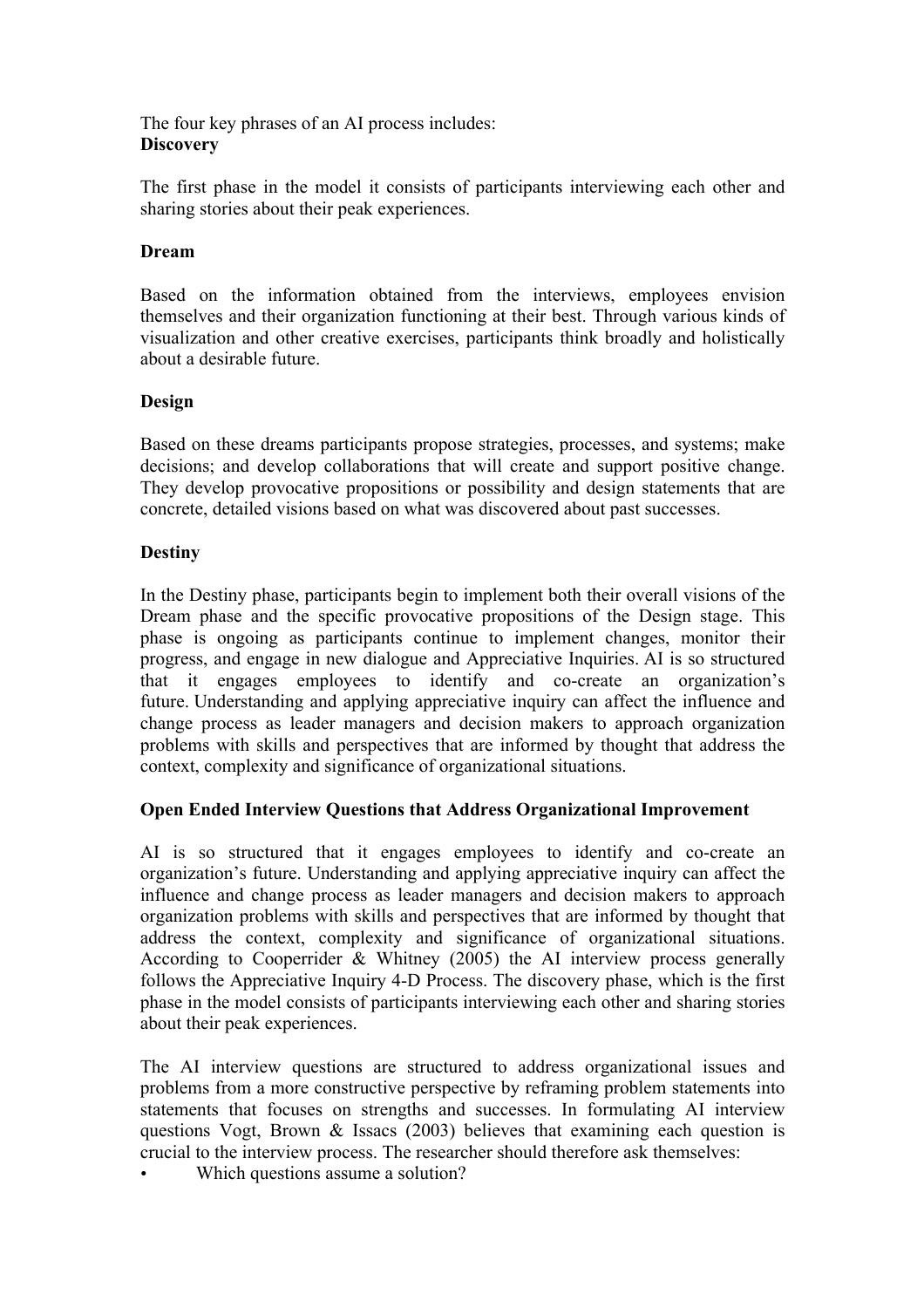- Which assume error or blame, leading to narrow discussions or defensiveness?
- Which stimulate reflection, creativity, and/or collaboration among those involved?
- What assumptions or beliefs are we introducing with this question?
- How would we approach this issue if we had an entirely different belief system?

Vogt et al (2003) adds that paying close attention to the construction, scope and assumptions of the questions asked will connect ideas and find deeper insights that may create a forward movement.

## **AI and organizational Improvement**

An example of the appreciative inquiry process is outlined in the case of Nutrimental Foods of Brazil (Cooperrider & Whitney, 2005). Cooperrider & Whitney (2005)explains how the closure of the plant for a full day brought all seven hundred employees together for a day of discovery into the factors and forces that have given life to the system when it had been most effective, most alive, and most successful as a producer of high quality health foods. With cheers and good wishes, a smaller group of one hundred fifty stakeholders from all levels, suppliers, Appreciative Inquiry distributors, community leaders, financiers, and customers went into a four-day strategy session to articulate a new and bold corporate dream. With the stories from the day before in mind, people were asked to dream: "What is the world calling us to become?" "What are those things about us that no matter how much we change, we want to continue in our new and different future?"

After four days of appreciative analysis, planning, and articulation of three new strategic business directions, the organization launched into the future with focus, solidarity, and confidence. Six months later, record bottom-line figures of millions of dollars are recorded; profits are up 200 percent. Co-CEOs Rodrigo Loures and Arthur Lemme Netto attributed the dramatic results to two things:

1. Bringing the whole system into the planning process

2. Realizing that organizations are in fact "centers of human relatedness which thrive when there is an appreciative eye—when people see the best in one another, when they can dialogue their dreams and ultimate concerns in affirming ways, and when they are connected in full voice to create not just new worlds but better worlds."

These meetings and discussions with various stakeholders and collection of data showed how as a system they were all dependent on each other to achieve organizational objectives. Understanding and applying appreciative inquiry can affect the influence and change process and approach organization problems through the provision of skills and perspectives that are informed by thought that address the context, complexity and significance of organizational situations.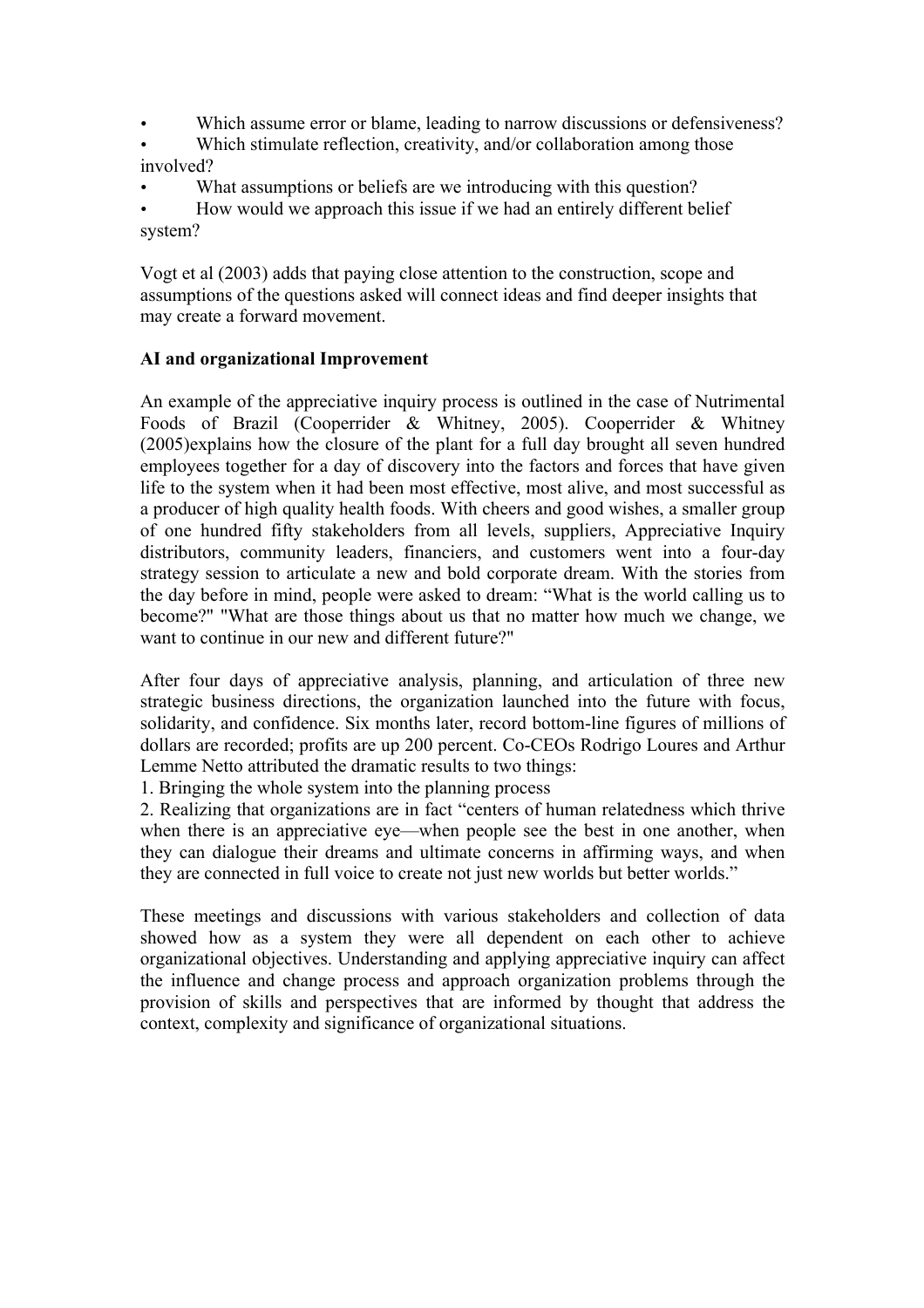## **Traditional Approach to Organizational Change vs Appreciative Inquiry**

| <b>Problem Based Interview</b>                                                                                                                                                                                                                                                                                                                           | <b>AI Interview Approach</b>                                                                                                                                                                                                                                                                                                                                                                                                                       |
|----------------------------------------------------------------------------------------------------------------------------------------------------------------------------------------------------------------------------------------------------------------------------------------------------------------------------------------------------------|----------------------------------------------------------------------------------------------------------------------------------------------------------------------------------------------------------------------------------------------------------------------------------------------------------------------------------------------------------------------------------------------------------------------------------------------------|
| Main Focus: Problem Question                                                                                                                                                                                                                                                                                                                             | Main Focus: Discovery                                                                                                                                                                                                                                                                                                                                                                                                                              |
| 1. In what ways does your understanding<br>of the current education reform impact<br>your classroom instruction?<br>2. What is your systematic approach to<br>incorporating the strategies and<br>structures of the education reform in<br>your teaching?                                                                                                | 1. What do you appreciate most about the<br>education reform? What aspects of the<br>education reform do you feel encouraged<br>to<br>use in the classroom?<br>2. Since the start of the education reform,<br>what<br>are some of the positive outcomes you<br>have<br>experienced from using the strategies and<br>structures of the education reform in your<br>teaching?                                                                        |
| <b>Main Focus: Solution Questions</b>                                                                                                                                                                                                                                                                                                                    | <b>Main Focus: Dream</b>                                                                                                                                                                                                                                                                                                                                                                                                                           |
| 3. What measures can you employ to<br>increase<br>your knowledge about language strategies<br>that<br>are aimed at developing student's English<br>proficiency and help students actively<br>utilize the four language skills (listening,<br>speaking, reading and writing) in the<br>classroom and throughout their lives by<br>the time of graduation? | 3.I know you work extremely hard to<br>develop the student's English proficiency<br>and help students actively utilize the four<br>language skills (listening, speaking,<br>reading and writing). What could happen<br>that would make you feel fully engaged<br>and energized about the education reform<br>process?<br>What growth have you seen in your use<br>of the<br>strategies and structures of the education<br>reform in your teaching? |
| 4. How can you become a change agent<br>and<br>motivate other teachers to embrace the<br>BOE's<br>effort of English education reform in<br>order to<br>meet the learning needs of the students?                                                                                                                                                          | 4. What would it take to create change<br>and motivate other teachers to embrace<br>the English education reform in order to<br>meet the learning needs of the students?                                                                                                                                                                                                                                                                           |

Figure 2. Problem Based questions versus Appreciative Inquiry Questions on Education Reform

A comparison of the interview questions in figure 1 highlights the opportunities that can be discovered and how improved practices can be implemented. Carefully analyzing the questions shows that the problem-based questions though open-ended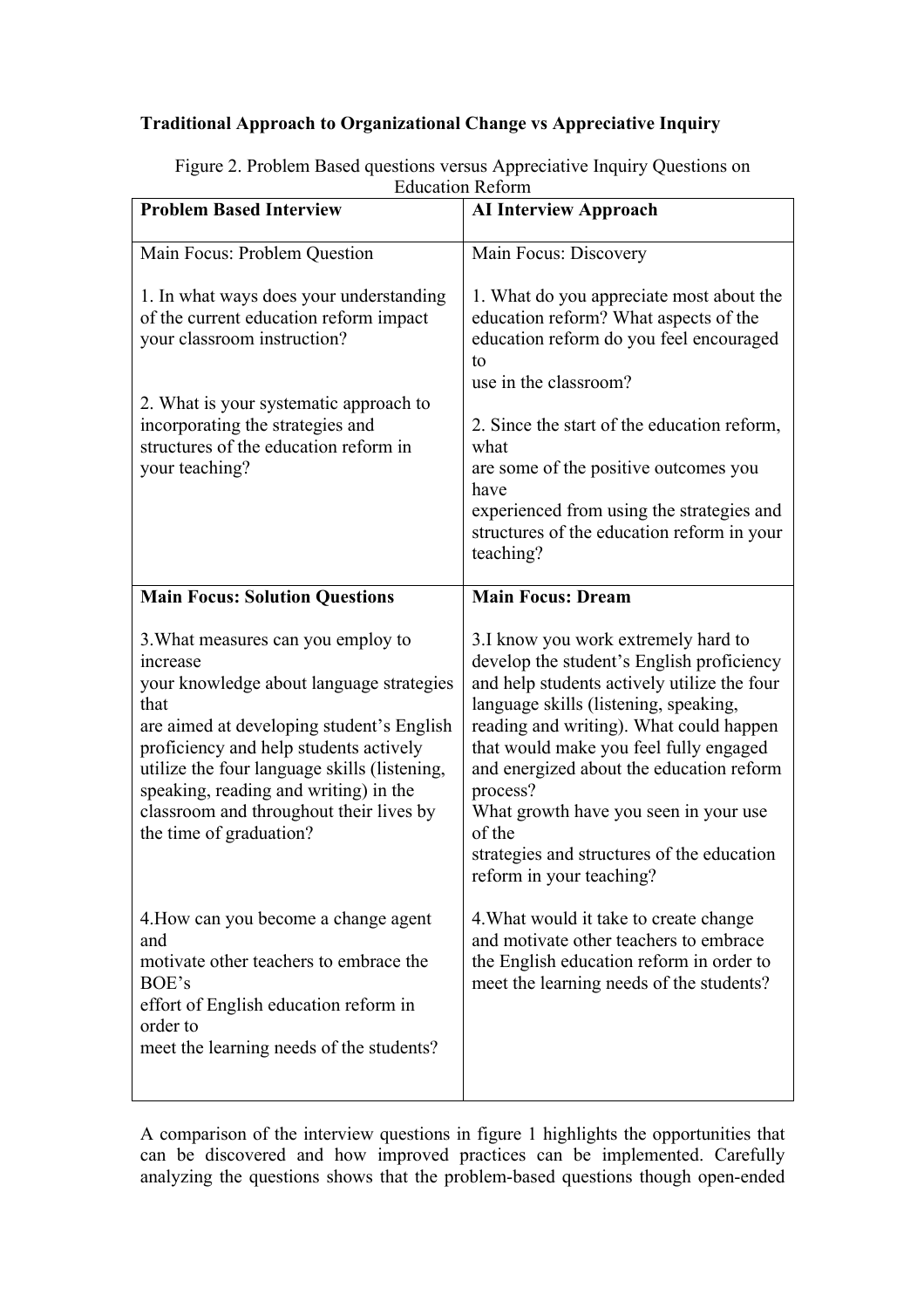seems very narrow and can evoke a defensive response as seen in the sample group meeting. In the meeting Tina tried to justify her answers rather than proceeding along a framework of inquiry. This reveals that the problem based interview is less likely to result in individual or organizational improvement.

In contrast, the AI interview questions focus on the discovery and dream phases and opens the responder's mind more by stimulating extensive reflecting thinking and more creative responses. Additionally, the scope of the questions matches the needs being addressed; the discoveries that are being pursued. Cooperrider & Whitney (2005) posits that the appreciative interview is grounded on discovery. At the discovery phase every question is positive allowing people to study what makes them the best, analyze and map their positive core and investigate their root causes of success.

Following the discovery phase is the dream phase and as seen in the formulated AI questions, "interview stories and insights get put together to constructive use; people listen carefully to moments of organizational life at its best and share images of their hopes and dreams for their collective future" (Cooperrider & Whitney ,2005, p. 27). These questions would generate images of possibility and potential. In the negotiation process a positive attitude of AI would allow us to focus on "what we want for the education system in Japan" rather than "what we don't want". Stakeholders will be able to work as a collaborative team, due to the influence of the organization's need to succeed, to identify aspirations and desired results that will create a compelling vision of the future using the best of the past and also inspires and challenges the status quo. Cooperrider & Whitney (2005) adds that after the strategic focus or dream is articulated attention is turned to developing the ideal organization (appreciative organization), the design and destiny phase in relation to its world.

#### **Conditions for Success**

Questions one and two of the AI approach incorporates what Cooperrider & Whitney (2005) identifies as the "freedom to be known relationship" (p.56). The teachers are treated beyond the role of just being a teacher to that of "human being" (p.56). The teachers will therefore feel as part of a team equipped with the power to influence change that will result in organizational improvement. The second freedom, the freedom to be heard is highlighted in the third AI question. This question aids listening and hearing and allows the teachers to recognize that they are appreciated, heard and recognized. The question highlights empathy, "I know you work extremely hard to develop the student's English proficiency and help students actively utilize the four language skills…which is quite inviting and will prompt teachers to provide information and ideas that can catapult change and improvements.

Furthermore, question four addresses the freedom to act with support. The AI framework provides opportunities for employees to be free to act with support. The teachers can recognize that others truly care about their work. This will then motivate them to become cooperative and innovative whilst feeling safe to experiment. Additionally, this drive will see them performing at optimal levels in the organization and embracing the well needed change.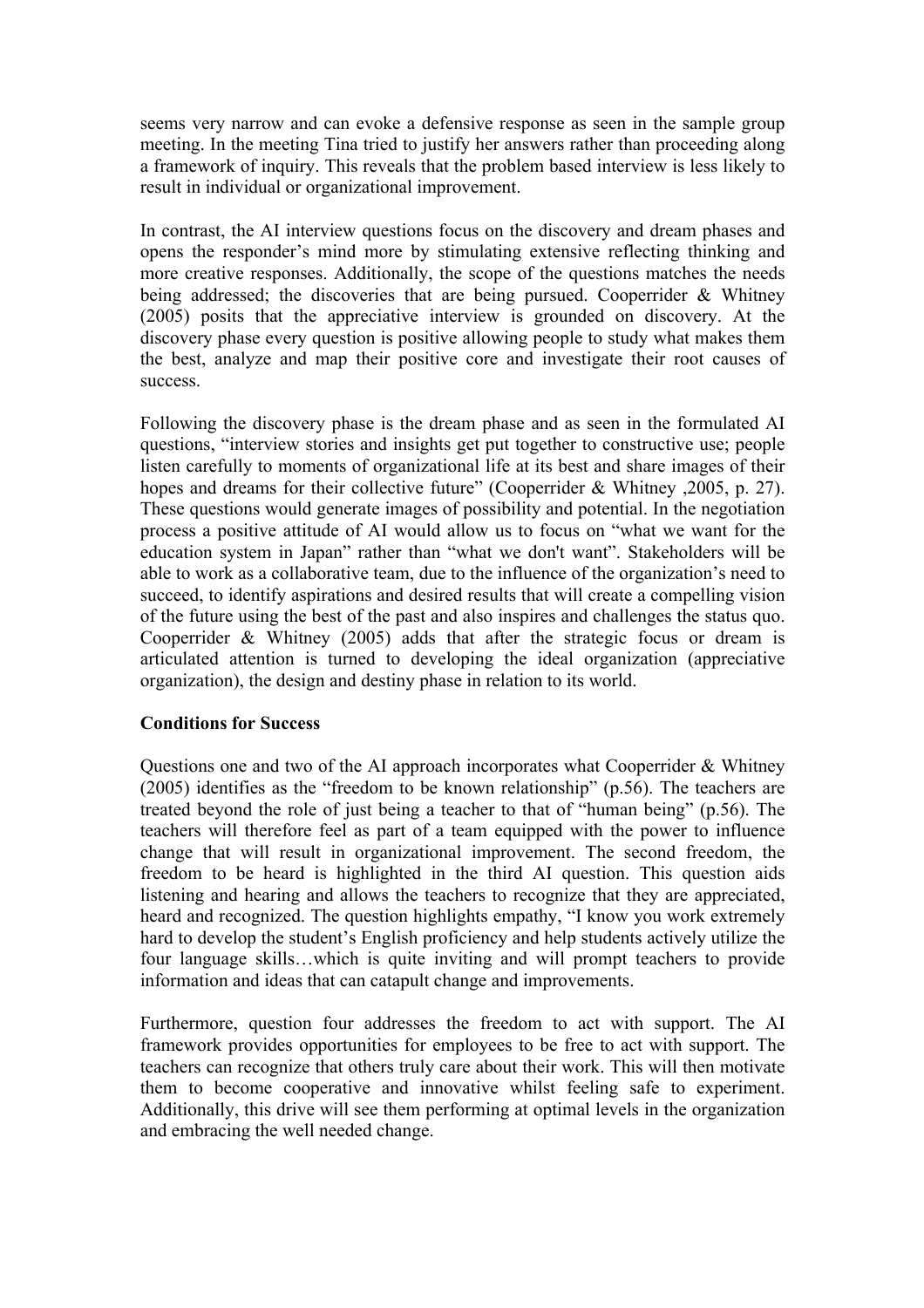## **Methodology: Organizational Description**

## **AI's Applicability: Shizuoka Prefectural Board of Education**

The Prefectural Board of Education (BOE) is a representative council established to oversee matters related to education in accordance with the Act on the Organization and Operation of Local Educational Administration in Japan (MEXT, 2017). The main role of the BOE's education center is to provide quality teacher training. Currently, in increasing efficiency the center provides in-house training as opposed to outsourcing for trainers which increases profit margins. The education center of the BOE like most Japanese working environment predominantly has a culture that surrounds openness, therefore engraved in the organizational processes is an established culture of openness and collaboration. The education center provides a range of services which includes training rooms, meeting rooms, teacher-training programs, test-recordings, administration support, ICT support, resource library and video conferencing.

The primary mission of the education center is to promote proper education in response to changes in Article 1 of the Japanese society, Act on the Organization and Operation of Local Educational Administration which states that "Education must be provided with the aim of fully developing the individual character… to cultivate a people that is sound in mind and body and imbued with the qualities that are necessary in the people who make up a peaceful and democratic nation and society" (MEXT, 2017).

The education center goals and strategies are based and focused on the understanding of its mission. Consequently, for example, it provides teachers with a broad general education, training and development along with advanced knowledge and practical instructional skills aimed at providing students with the best education. It persistently seeks to provide continuing professional development for teachers and the wider school community, operate as a meeting center for the local school community, promote lifelong learning, conduct educational research and provide guidance on specialist matters concerning education.

The education center has a productive team that works hard. This comprises of individuals who are intrinsically motivated, certified and knowledgeable about educational practices globally. The entire staff are qualified trained teachers who are now consultants with the BOE. There is also a variety of cutting-edge technology ranging from computers to software that aids in the production of high quality and interactive training seminars.

#### **Findings**

#### **Using AI for Educational Reform Shizuoka Education Center**

Developing the AI interview questions for the education center during the period (2017-2018) required immense thought and was no easy feat and required critical thinking and reflection. According to Cooperrider & Whitney (2005) the AI interview process generally follows the Appreciative Inquiry 4-D Process. The discovery phase, which is the first phase in the model consists of participants interviewing each other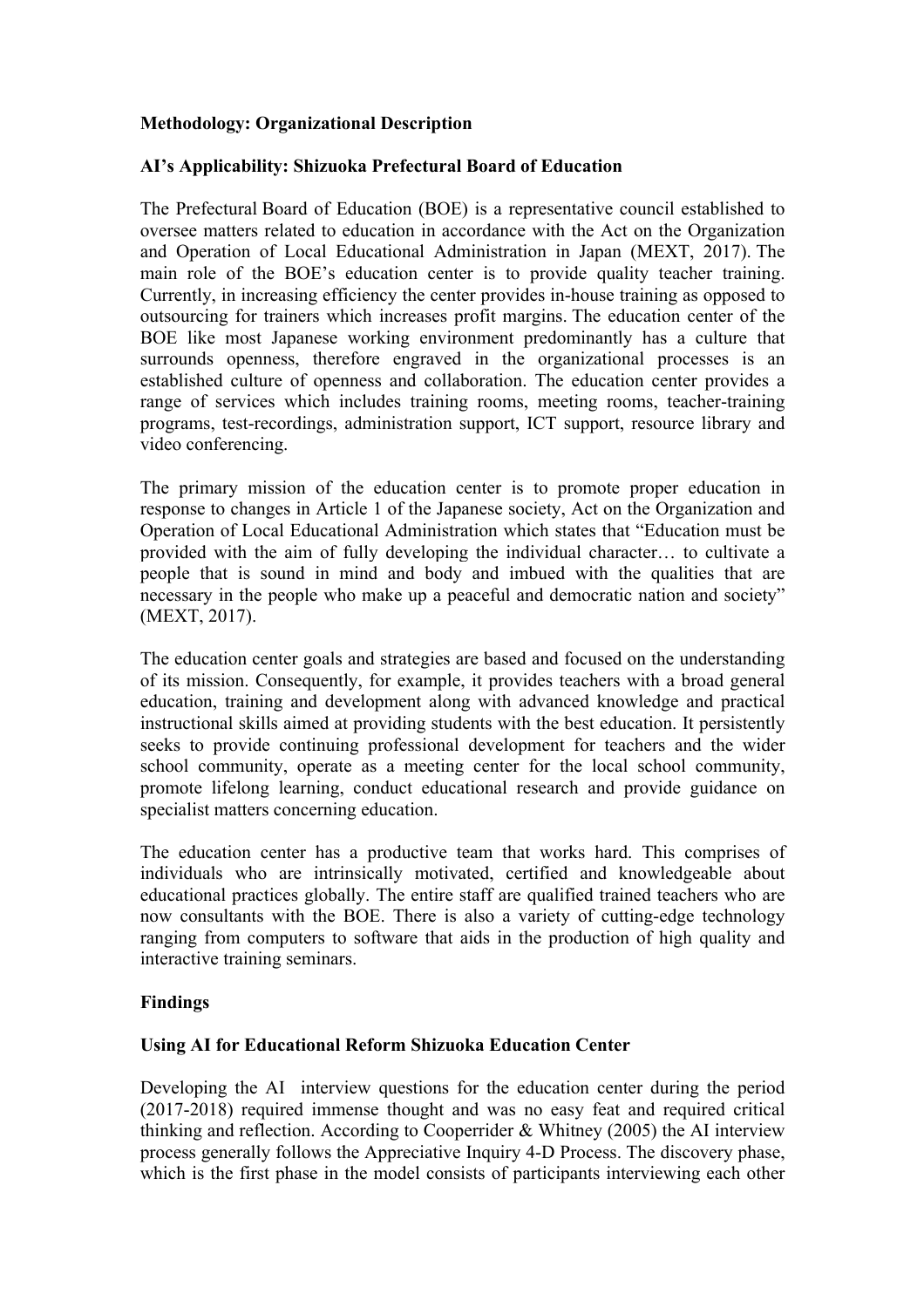and sharing stories about their peak experiences. The AI interview questions are structured to address organizational issues and problems from a more constructive perspective by reframing problem statements into statements that focuses on strengths and successes. Bushe (2013) characteristics of AI interview questions was used as a guide in ensuring the right path is followed. It was ensured that the questions were:

- surprising, causing people to reflect and think.
- touching people's heart and spirit.
- forces to look at reality from varied perspectives.

When employees are open and cognizant of the AI approach powerful positive questions can be asked for example at the Board of Education:

- What is our proudest achievement in the last year or two at the BOE?
- What do we do or provide that is world class for our stakeholders, employees and industry?
- What new skill do we need to move forward as trainers?
- How can we best meet the needs of teacher, employees and the school community?
- What strategic initiative would support our aspirations?

At the BOE these questions generated images of possibility and potential. In the negotiation process a positive attitude of AI allowed us to focus on "what we want for the BOE" rather than "what we don't want". We were able to work as a collaborative team, since we were influenced by the organization's need to succeed, to identify aspirations and desired results that would create a compelling vision of the future using the best of the past and also inspires and challenges the status quo.

#### **Discussion and Conclusion**

AI is essentially a research method that seeks to unravel the strengths of the organization and discover the organizational factors, that create success in the past and then build on those factors to help the organization create a positive future. Appreciative Inquiry is referred to as a both a philosophy and a methodology for positive change. (Cooperrider & Whitney, 2005). AI can be considered an alternative approach, framework or mindset that focuses on highlighting and affirming personal success factors within an organization that is utilized with existing organizational development interventions such as strategic planning, organizational design, restructuring or project evaluations.

Appreciative Inquiry is a strengths-based approach to learning, change, planning and implementation. Using AI as a process to reform education in Japan will produces organizational learning opportunities and creates the conditions for a remarkable implementation. Applying AI to organizational change involves the 4D cycle which includes: Discovery, Dream, Design and Destiny. Through this process change can occur. Through AI, educational transformation can occur as all stakeholders will be involved in the 4D process hence they are involved in creating and implementing the transformation based on personal and collective strength. Using AI will definitely ensure that the purpose of reform which is to implement changes in English education in order to improve the speaking proficiency of Japanese students is fulfilled.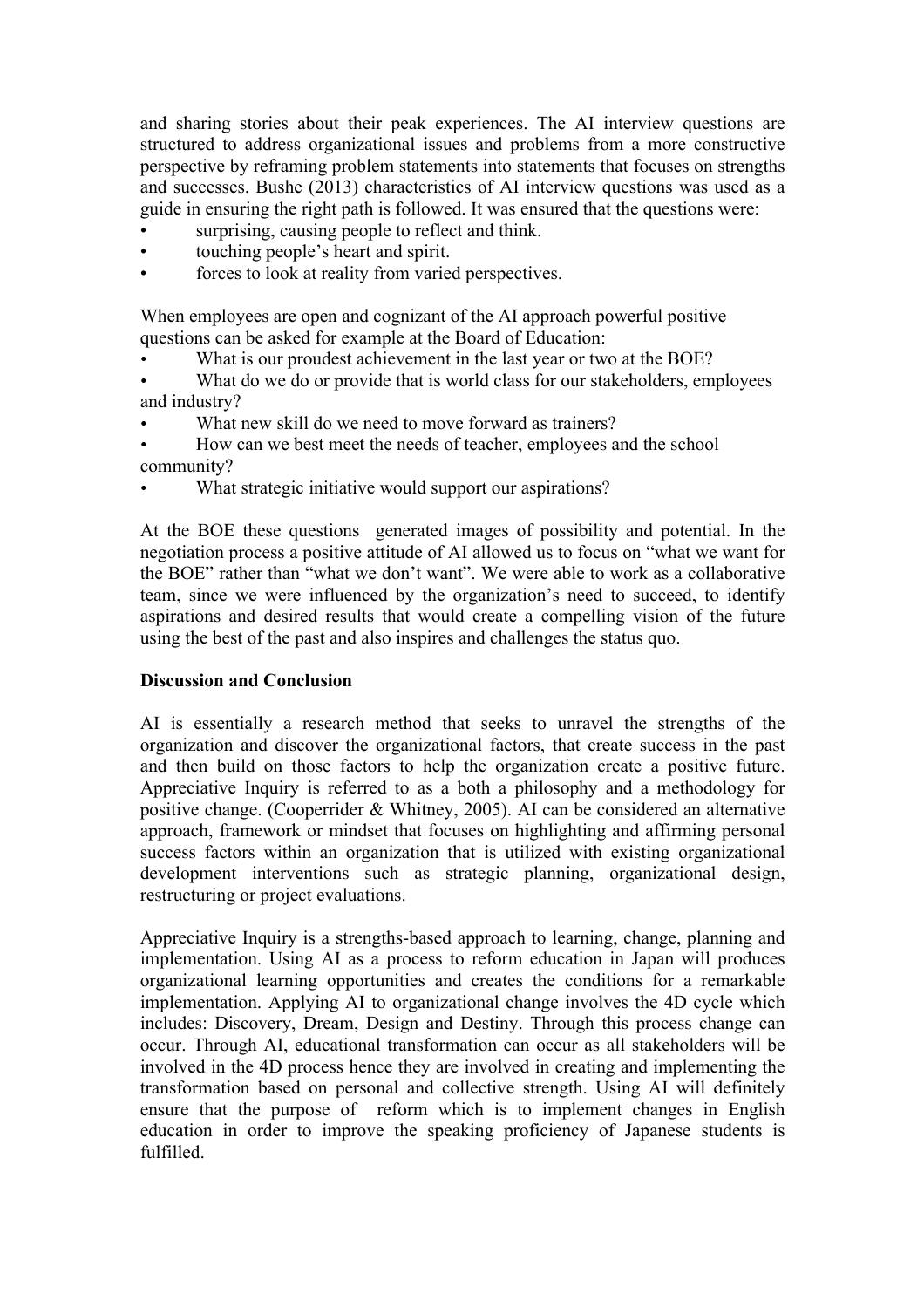AI is so organized that it engages employees to recognize and co-create an organization's future. Understanding and applying appreciative inquiry can affect the influence and change process as educational leaders and decision makers to approach educational problems with skills and perspectives that are informed by thought that address the context, complexity and significance of organizational situations. It addresses organizational issues and problems from a more constructive perspective by reframing problem statements into statements that focuses on strengths and successes. It is recommended that educational institutions in Japan get on board in utilizing the strengths of AI. The Appreciative Inquiry process engages large groups of people in dialogue and deliberations about their individual and collective strengths, their hopes and dreams for the future, as well as opportunities and plans for collaborative action.

#### **Acknowledgements**

The very valuable feedback from the editor-in-chief and the anonymous reviewers is gratefully acknowledged. Special thanks to my mother Catherine Johnson for the motivation to complete this study. To my father Lawrence Jackson (Snr.) for nurturing the change agent in me and to my husband Mr. Dwayne Coulthurst for all the support throughout this study.